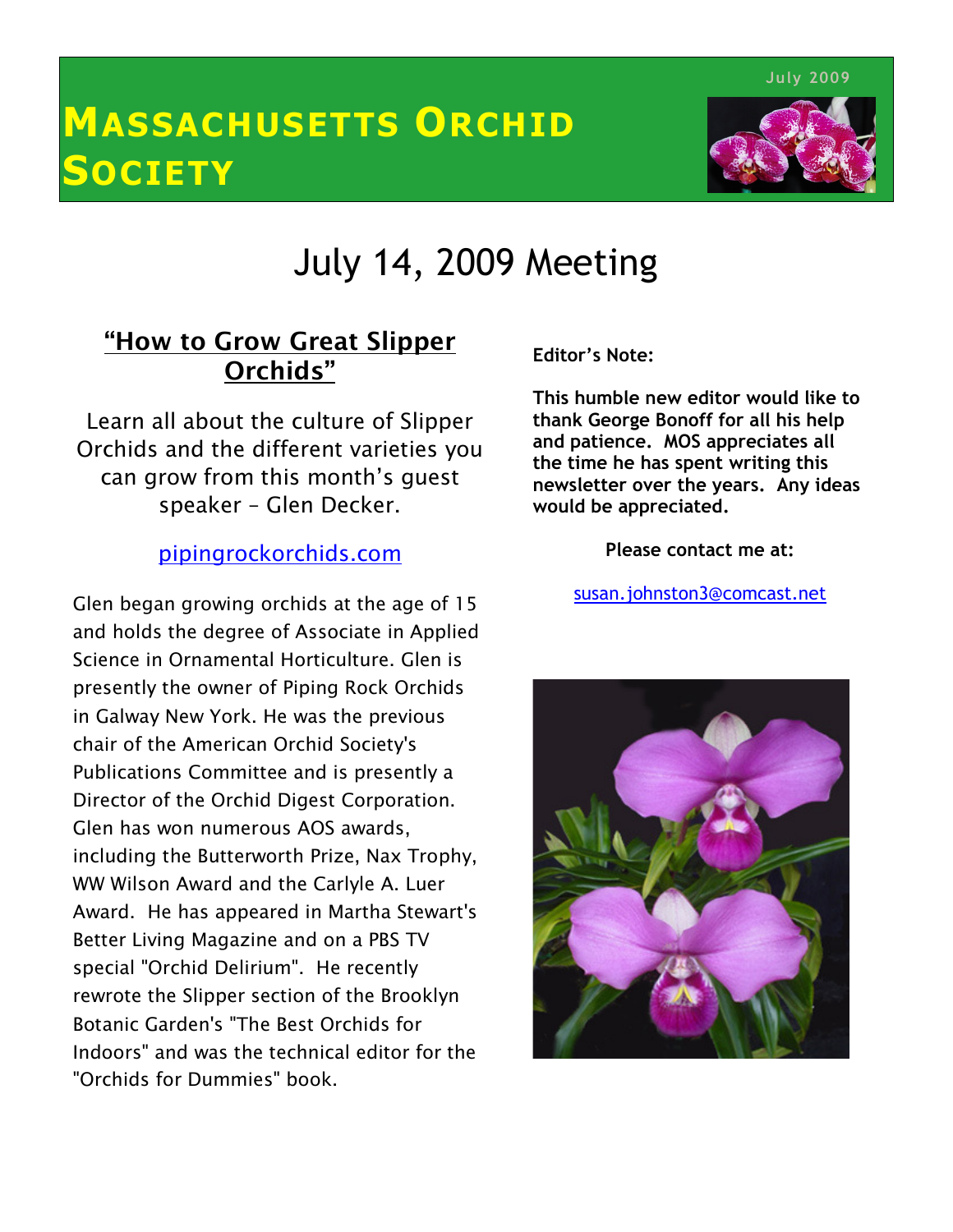#### Paphiopedilum

#### PAFF-EE-OH-PED-IH-LUM

 Paphiopedilums, the lady's-slipper orchids, originate in the jungles of the Far East including Indonesia. They are semiterrestrial, growing in humus and other material on the forest floor, on cliffs in pockets of humus and occasionally in trees. They are easy to grow in the home, under lights or in the greenhouse.

Light is easier to provide for paphiopedilums than many other types of orchids. They require shady conditions, as in the home in an east or west window, or near a shaded south window. In the greenhouse, shade must be provided. Give about 1,000 to 1,500 foot-candles. In the home, fluorescent lighting is excellent; suspend two or four tubes 6 to 12 inches above the leaves.

Temperatures for paphiopedilums cover a considerable range. Paphiopedilums are traditionally separated into two groups: the warm-growing mottled-leaved types and the cool-growing green-leaved types. A third, increasingly popular group is the warmer-growing strap-leaved multifloral paphiopedilums. Warmgrowing types should be kept at 60 to 65 F during the night, and 75 to 85 F or more during the day. Cool-growing types should be kept at 50 to 60 F during the night and 75 to 80 F during the day. However, many growers raise all plants in the same temperature range with excellent results. The plants can stand night temperatures in the 40s if necessary (as when grown outside in mild climates), as well as temperatures to 95 F. Care must be taken to protect the plants from rot when cold (keep humidity low, and avoid moisture on leaves or in the crowns of the plants), and also to protect from burning when hot (shade more heavily and increase humidity and air movement around the plants).

Water must be available at the roots constantly, because all plants in this genus have no pseudobulbs. All of these plants need a moist medium - never soggy, but never dry. Water once or twice a week.

Humidity for paphiopedilums should be moderate, between 40 and 50 percent, which can be maintained in the home by setting the plants on trays of gravel, partially filled with water, so that the plants never sit in water. In a greenhouse, average humidity is sufficient. Using an evaporative cooling system in warm climates can increase the humidity. Air movement is essential, especially when humidity is high.

Fertilize on a regular schedule, but care must be taken to avoid burning of the fleshy, hairy roots. High-nitrogen fertilizers (such as 30-10-10) are recommended when potted in any fir-bark mix. In warm weather, some growers use half-strength applications every two weeks; others use one-quarter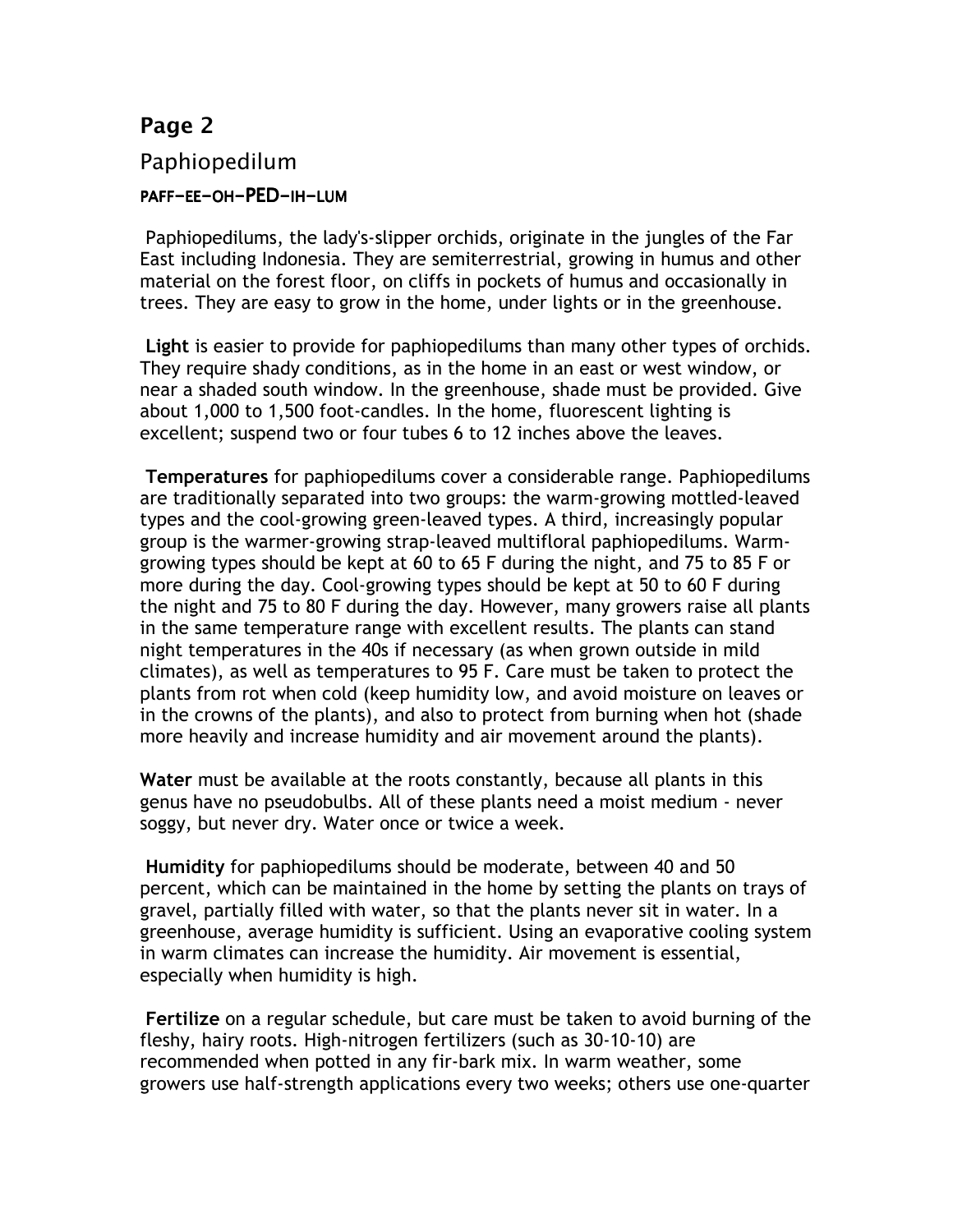strength at every watering. It's important to flush with clear water monthly to leach excess fertilizer, which can burn roots. In cool weather, fertilizer applications once a month are sufficient.

Potting should be done about every two years, or as the medium decomposes. Seedlings and smaller plants are often repotted annually. Mixes vary tremendously; most are fine- or medium-grade fir bark, with varying additives, such as perlite (sponge rock), coarse sand and sphagnum moss. Moisture retention with excellent drainage is needed. Large plants can be divided by pulling or cutting the fans of the leaves apart, into clumps of three to five growths. Smaller divisions will grow, but may not flower. Spread the roots over a small amount of medium in the bottom of the pot and fill with medium, so that the junction of roots and stem is buried 1D 2 inch deep in the center of the pot. Do not overpot; an average plant should have a 4- to 6-inch pot.

#### American Orchid Society

16700 AOS Lane Delray Beach, Florida 33446-4351 Tel 561-404-2000 Fax 561-404-2100 E-mail TheAOS@aos.org Web site www.aos.org



Paph. henryanum 'Haley Suzanne' CCM/AOS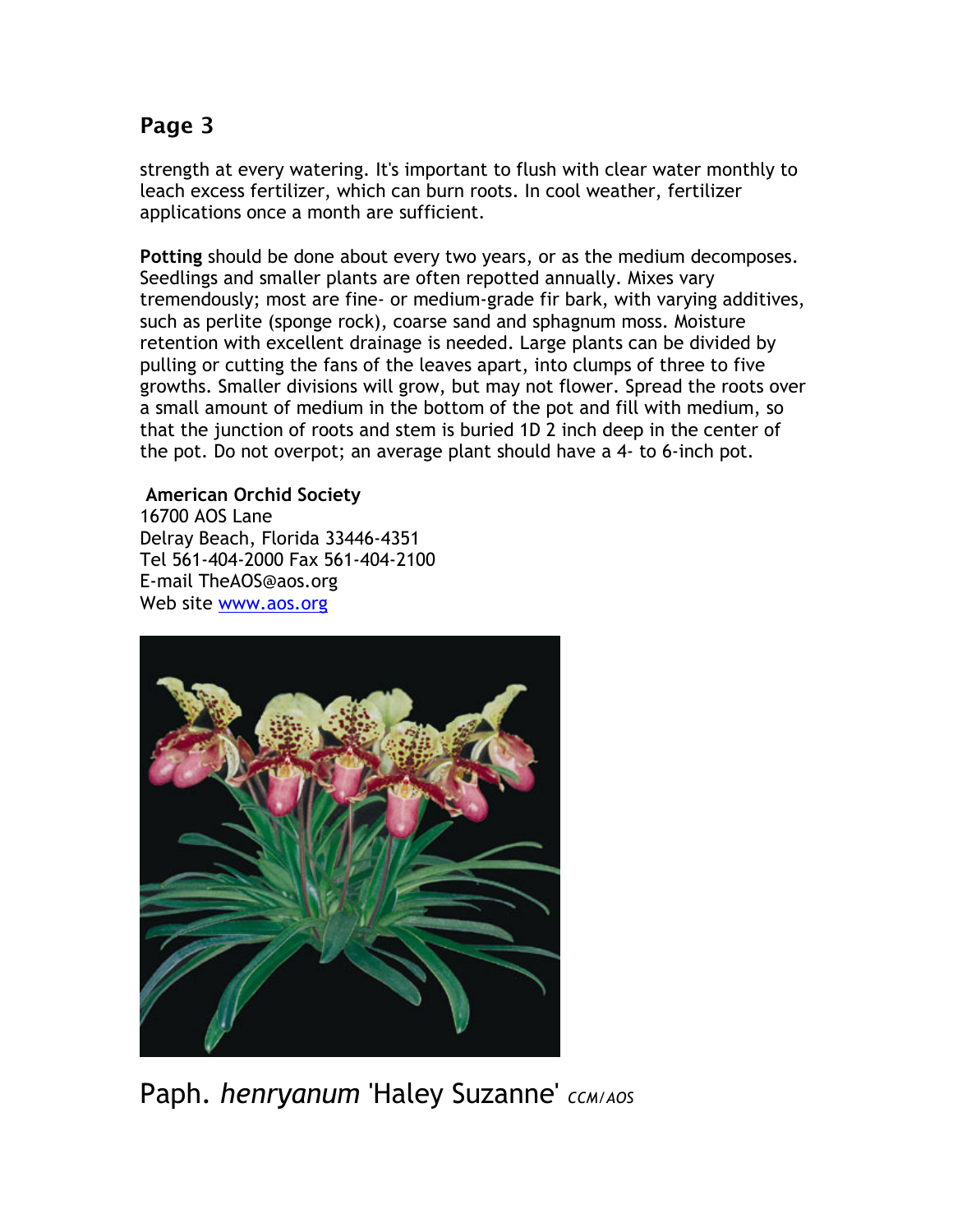## 1<sup>st</sup> Annual Picnic a Big Hit



Picture by Susan Flier

The days prior to the  $20<sup>th</sup>$  were filled with weather angst but then Saturday dawned bright and clear. Some 55 MOS members and guests filled the lawn, patio and greenhouse on the last day of spring and fully enjoyed the summer weather. Bob and Marcia Richter generously opened their beautiful N. Reading home and grounds to us and we are enormously grateful.

For the 1<sup>st</sup> half hour guests enjoyed appetizers and both red and white sangrias. There then followed a brief meeting where a slate of officers and at large board members received a unanimous vote.\*

A feast of burgers and franks prepared artfully by Richard Flier followed, accompanied by salads; side dishes and deserts supplied as always potluck style from the attendees. We may have overestimated the quantity of deserts required but there was no doubt that they were all terrific. On a personal note, this correspondent will be trekking to the Lakota bakery in Arlington real soon.

George Bonoff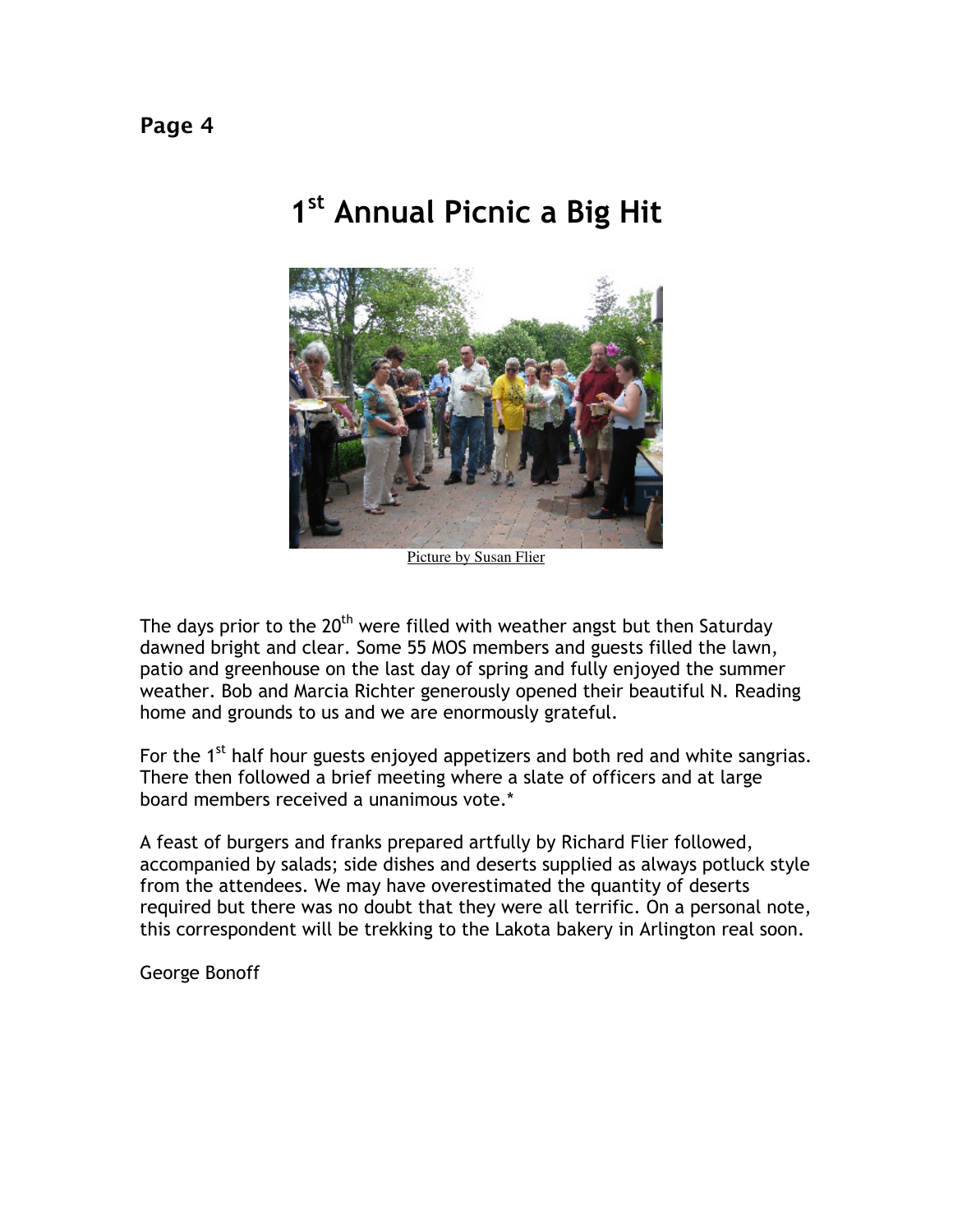

**Picture by Susan Flier**

#### \*Officers & Board Members

July 1, 2009/June 20, 2010

President: Sasha Varsanofieva V. President: Brian Leib Secretary: Sheila Selby Treasurer: Nick Pavey

Directors:

Lynn Hennessee Susan Flier Linda Abrams Joan Blackett Larry Kerpelman

Congratulations to all our incoming officers and board members, and a sincere thank you to all retiring officers for a job well done!